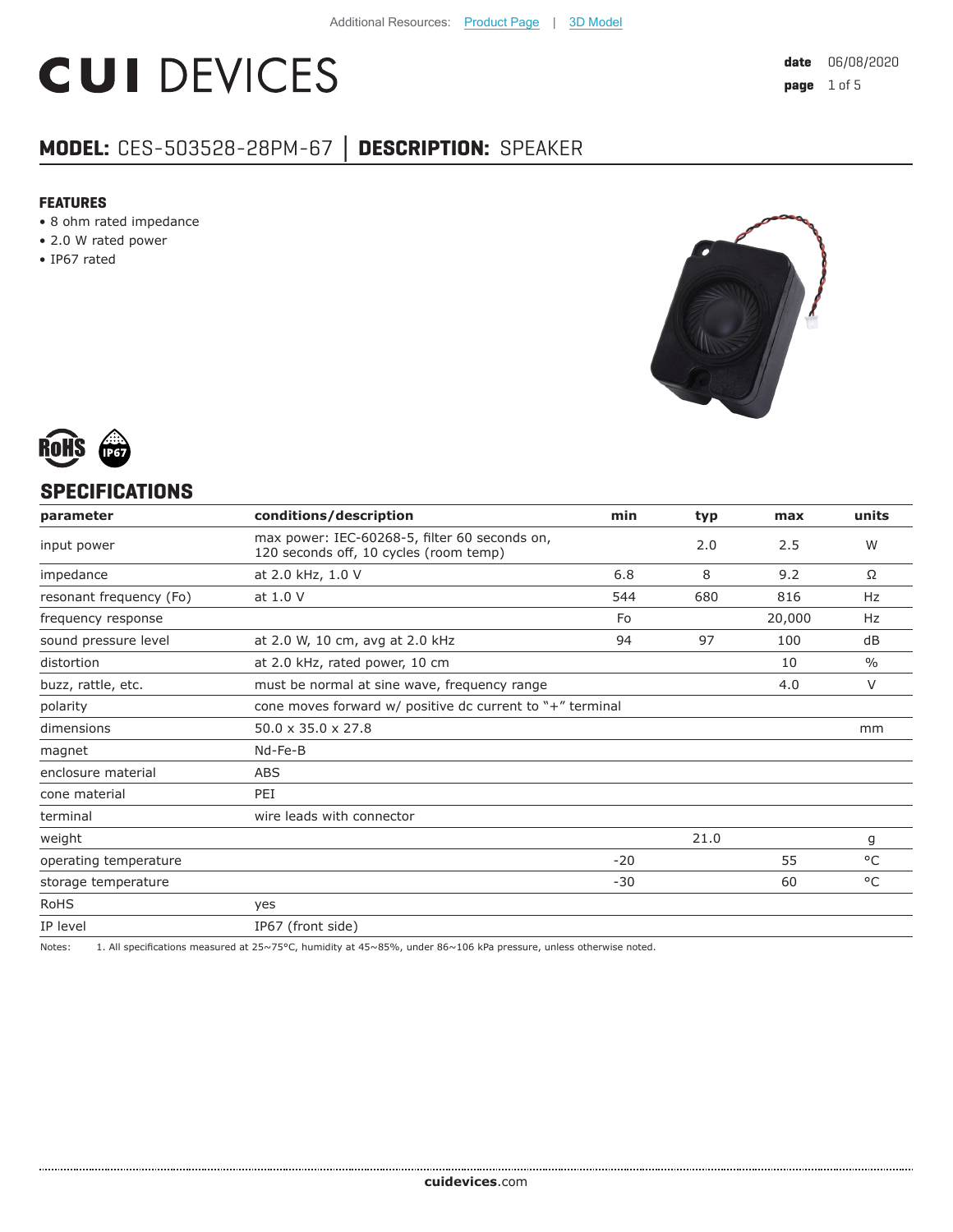#### **MECHANICAL DRAWING**

units: mm tolerance:  $\pm 0.5$  mm

wire: UL1571 30 AWG internal speaker: CMS-305-158SP-67 connector: Molex 51021-0200 or equivalent; P=1.25

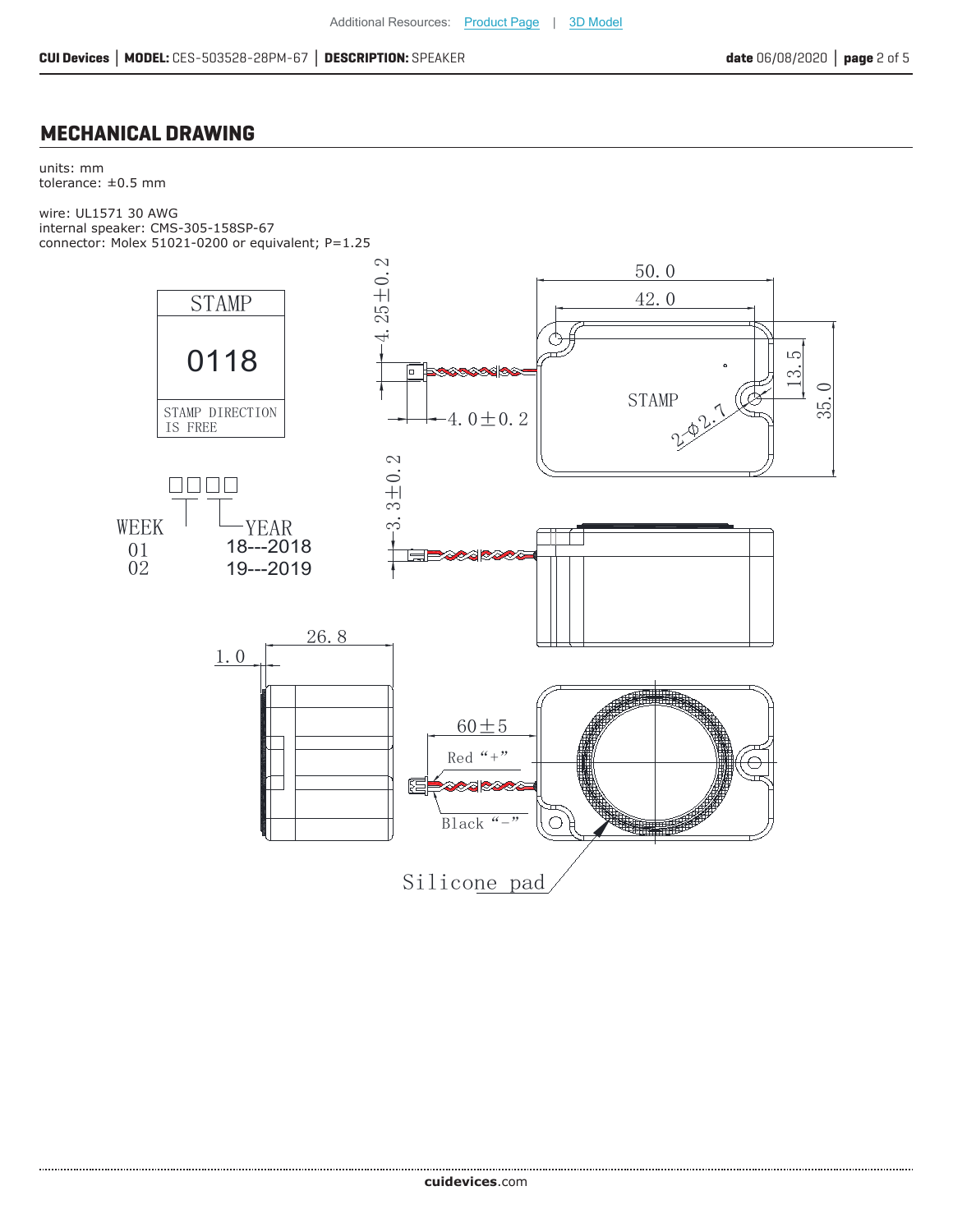### **RESPONSE CURVES**



Test Conditions: 2.0 W / 10 cm

**Total Harmonic Distortion Curve**

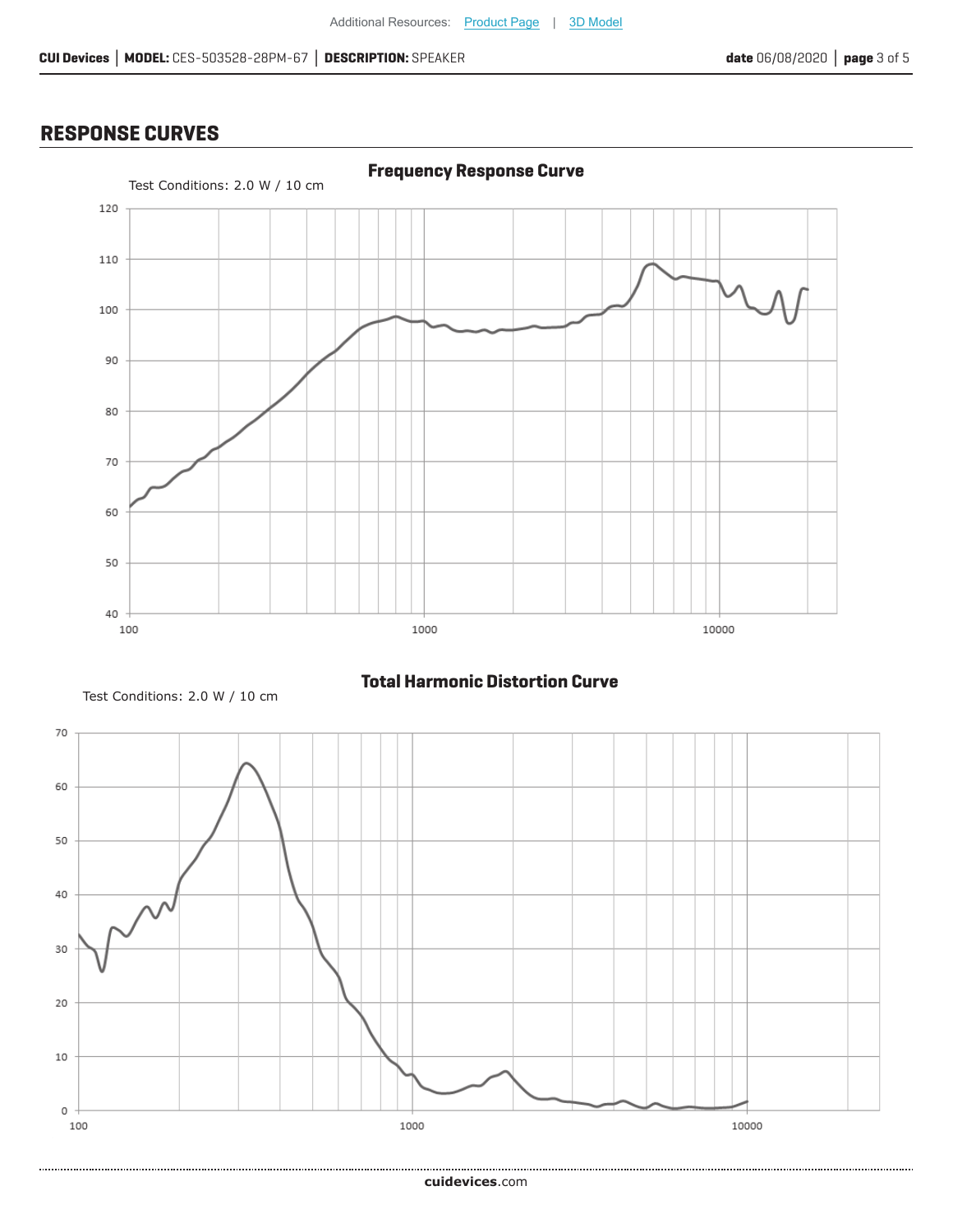#### **PACKAGING**

#### units: mm

Tray Size: 430 x 430 x 40 mm Tray QTY: 45 pcs per tray Carton Size: 460 x 460 x 430 mm Carton QTY: 450 pcs per carton